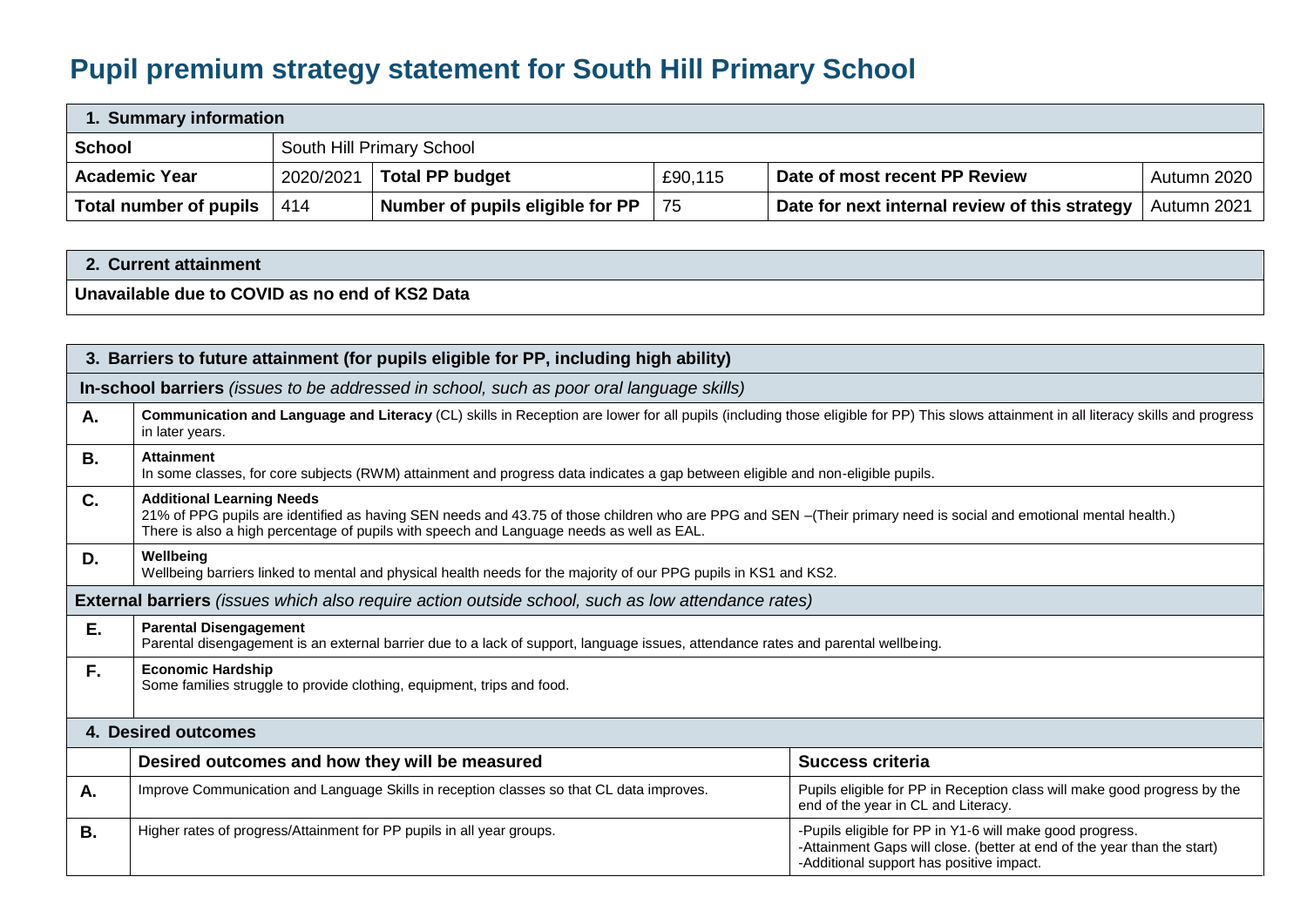| С. | Pupil Premium pupils identified with additional learning needs will make measureable progress.                                                                      | -Pupil premium pupils with SEN needs will make measurable progress<br>from starting points.                                                                                                       |
|----|---------------------------------------------------------------------------------------------------------------------------------------------------------------------|---------------------------------------------------------------------------------------------------------------------------------------------------------------------------------------------------|
| D. | Pupils identified with social and emotional needs will make measurable progress.                                                                                    | -Case studies show progress made in support of pupils barriers to<br>learning                                                                                                                     |
| Е. | Strategies to support parents to engage with school, support attendance and for families to receive<br>support for pupils to engage in extra curriculum activities. | -Signposting and supporting families to external agencies<br>-Use of Gade Family support network<br>-PPG pupils to experience extra-curricular and enrichment opportunities.<br>-Attendance rates |
|    | Parents to engage with school in the support of needs for their child/ren.                                                                                          | -Pupils will feel confident and happy in correct uniform, PE kit<br>-Extra food given at school<br>-School bags and books purchased                                                               |

| 5. Planned expenditure                                            |                                                                                                                                                                                                                                                                                                                                             |                                                                                                                                                                                                                                                                                                                                                                                                                                                                                                                                                                                                                                                                                                                      |                                                                                                                                                                                                                                                                                                                                                                  |                                                             |                                            |  |
|-------------------------------------------------------------------|---------------------------------------------------------------------------------------------------------------------------------------------------------------------------------------------------------------------------------------------------------------------------------------------------------------------------------------------|----------------------------------------------------------------------------------------------------------------------------------------------------------------------------------------------------------------------------------------------------------------------------------------------------------------------------------------------------------------------------------------------------------------------------------------------------------------------------------------------------------------------------------------------------------------------------------------------------------------------------------------------------------------------------------------------------------------------|------------------------------------------------------------------------------------------------------------------------------------------------------------------------------------------------------------------------------------------------------------------------------------------------------------------------------------------------------------------|-------------------------------------------------------------|--------------------------------------------|--|
| Academic year                                                     | June 2020 - June 2021                                                                                                                                                                                                                                                                                                                       |                                                                                                                                                                                                                                                                                                                                                                                                                                                                                                                                                                                                                                                                                                                      |                                                                                                                                                                                                                                                                                                                                                                  |                                                             |                                            |  |
|                                                                   | The three headings below enable schools to demonstrate how they are using the pupil premium to improve classroom pedagogy, provide targeted support<br>and support whole school strategies.                                                                                                                                                 |                                                                                                                                                                                                                                                                                                                                                                                                                                                                                                                                                                                                                                                                                                                      |                                                                                                                                                                                                                                                                                                                                                                  |                                                             |                                            |  |
| i. Quality of teaching for all                                    |                                                                                                                                                                                                                                                                                                                                             |                                                                                                                                                                                                                                                                                                                                                                                                                                                                                                                                                                                                                                                                                                                      |                                                                                                                                                                                                                                                                                                                                                                  |                                                             |                                            |  |
| <b>Desired outcome</b>                                            | <b>Chosen action /</b><br>approach                                                                                                                                                                                                                                                                                                          | What is the evidence and rationale<br>for this choice?                                                                                                                                                                                                                                                                                                                                                                                                                                                                                                                                                                                                                                                               | How will you ensure it is<br>implemented well?                                                                                                                                                                                                                                                                                                                   | <b>Staff lead</b>                                           | When will you<br>review<br>implementation? |  |
| Improve CLL<br>А.<br>skills in<br>Reception for<br>the PP pupils. | Staff training to support this<br>area.<br>WELLCOMM initiative to<br>support speech and<br>language in the EYFS<br>setting – trained staff<br><b>Guided Reading sessions</b><br>to be embedded in EYFS<br>setting.<br>EYFS leadership to<br>address this through CPD<br>for staff and in the EYFS<br>action plan<br>INCO to provide support | We aim to invest money and time into<br>developing the key skills and knowledge of<br>our EYFS staff and leadership in developing<br>children's vocabulary which in turn supports<br>their phonics, reading and writing.<br>Vocabulary and communication is declining<br>at South Hill and is crucial to develop this life<br>skill which build confidence for the future<br>development of these children.<br>The WELLCOMM initiative offers an<br>excellent assessment tool and intervention to<br>support communication in the EYFS setting.<br>Read Write Inc. termly assessment used as<br>evidence of a robust phonics system which in<br>turn can support the development of<br>vocabulary and communication. | Training will be targeted to this aim.<br>INCO and EYFS trained person will<br>assess pupils using the WELLCOMM<br>packs.<br>SLT drop-ins will be targeted towards<br>this aim.<br>Parental engagement and access will<br>be encouraged.<br>It will be a whole school initiative to<br>develop vocabulary (English lead has<br>purchased 'word of the day books) | <b>EYFS</b> lead<br><b>SLT</b><br>PP leaders<br><b>INCO</b> | Termly<br>Dec/Mar/Jul                      |  |

APP meetings for EYFS

children.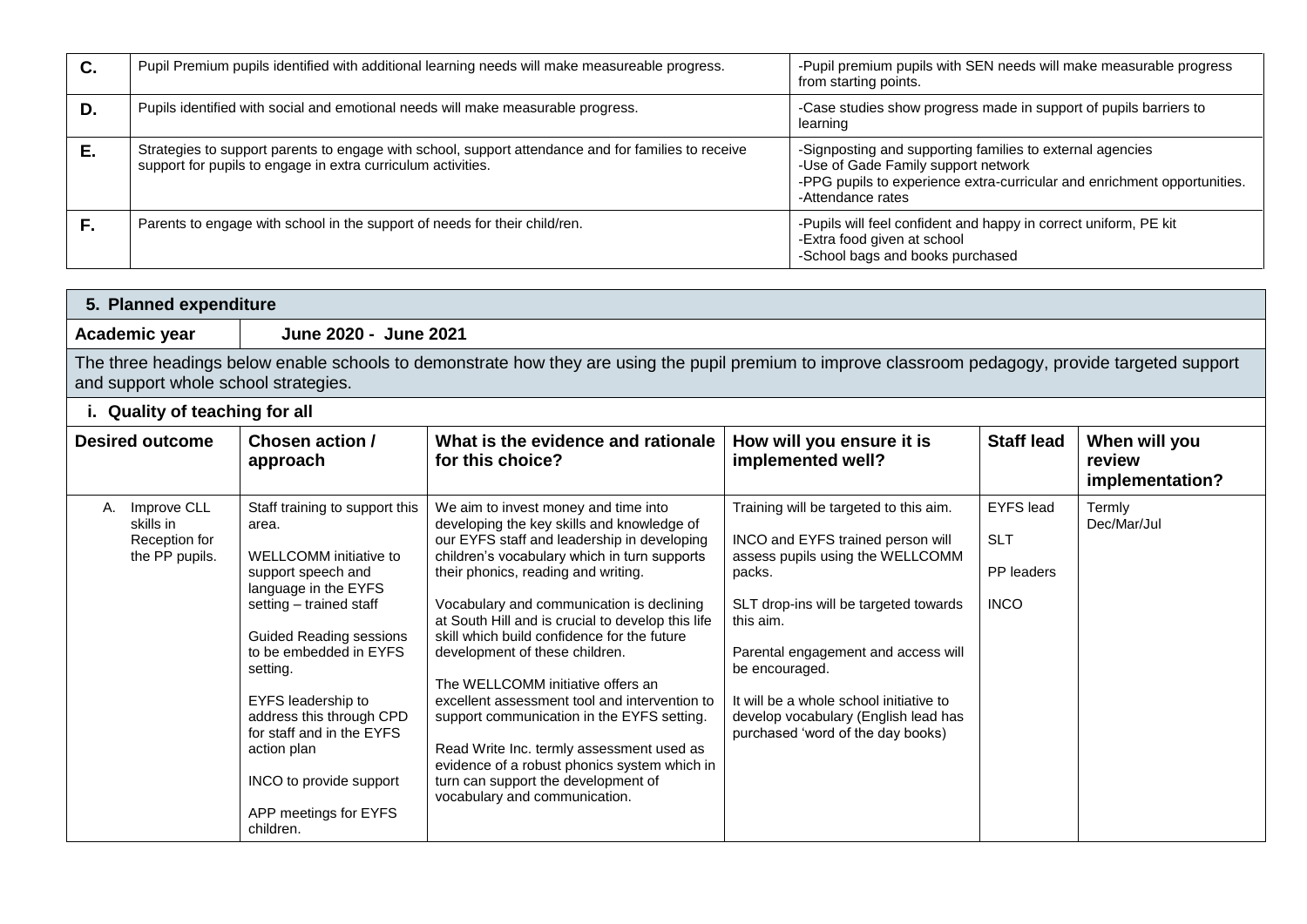|    | B. To increase the<br>percentage of<br>PPG pupils<br>making positive<br>progress in the<br>Core subjects.                                      | Baseline Assessments and<br>APP meetings identify<br>pupils at risk. These pupils<br>are then put into a weekly<br>intervention to support<br>closing gaps.<br>Teachers to ensure pupils<br>are in a weekly intervention<br>for the core subjects (if<br>needed) in which a focused<br>session is accessed.<br>supporting individual needs<br>carried out by the class TA.<br>PP leads will identify pupils<br>requiring additional | We aim to ensure that all PP children<br>(regardless of ability or need) makes good<br>progress when compared to their peers.<br>It is evident that the children who are making<br>less progress have less parental support and<br>thus in school support is crucial.<br>To further embed Guided Reading sessions<br>across the school supports a group and<br>tailored approach to reading.<br>Weekly interventions/targeted learning<br>supports pupils' individual needs and verbal<br>feedback offers support at the time of impact.                                                                                  | APP meetings will identify pupils.<br>Class teachers supported to identify<br>best support for pupils.<br>TA training to support and target<br>pupils via interventions and verbal<br>feedback.<br>Observations/Analysis of the<br>interventions/strategies throughout the<br>year will demonstrate good progress.                                                                                                                               | Co-Heads<br><b>INCO</b><br><b>Class</b><br>Teachers<br>Core<br>Subject<br>Leaders<br>PP leaders<br><b>INCO</b> and<br>wellbeing<br>team | Termly Data and<br>intervention evaluations will<br>be analysed.          |
|----|------------------------------------------------------------------------------------------------------------------------------------------------|-------------------------------------------------------------------------------------------------------------------------------------------------------------------------------------------------------------------------------------------------------------------------------------------------------------------------------------------------------------------------------------------------------------------------------------|---------------------------------------------------------------------------------------------------------------------------------------------------------------------------------------------------------------------------------------------------------------------------------------------------------------------------------------------------------------------------------------------------------------------------------------------------------------------------------------------------------------------------------------------------------------------------------------------------------------------------|--------------------------------------------------------------------------------------------------------------------------------------------------------------------------------------------------------------------------------------------------------------------------------------------------------------------------------------------------------------------------------------------------------------------------------------------------|-----------------------------------------------------------------------------------------------------------------------------------------|---------------------------------------------------------------------------|
|    | C. To show<br>measureable<br>progress of<br>pupils PPG<br>pupils who have<br>an identified<br>SEN need or<br>Social and<br>Emotional<br>issue. | INCO to provide tailored<br>support for SEN pupils and<br>to provide training where<br>necessary.<br>INCO and Wellbeing lead<br>to signpost pupils and<br>families to required support<br>networks.<br>Reasonable adjustments<br>made to support pupils to<br>achieve success.<br>Trained Play Therapist on-<br>site and TAs supporting<br>pupils social and emotional<br>needs.                                                    | Interventions with Learning Mentor and<br>external well-being team members such as<br>Gade Family support,<br>TA role in class during Literacy and<br>Numeracy lessons<br>Identify targeted approaches for the relevant<br>children in KS1 or KS2.<br>INCO to adopt strategies and work with<br>teachers or TA's that will target the<br>behaviour/need in question.<br>Trained Protective Behaviours/Wishes and<br>Feelings TA to support pupil on an ad-hoc<br>basis.<br>Use of case studies to show measurable<br>progress.<br>Zones of Regulation launched throughout the<br>school so pupils can regulate behaviour. | PP leaders will lead and develop the<br>new initiatives to ensure they are<br>making an impact.<br>PP leaders to monitor Case Studies<br>termly to analyse measureable<br>progress.<br>INCO/PP lead will support TA and<br>staff meetings and their progress<br>towards ensuring the PP children in<br>their class are making progress<br>Teachers have PP evidence folders to<br>highlight strategies that have been<br>used and are successful | Co-Heads<br><b>INCO</b><br><b>Class</b><br><b>Teachers</b><br>Core<br>Subject<br>Leaders<br>PP leaders<br>INCO and<br>wellbeing<br>team | Termly Data and<br>intervention evaluations<br>and case studies reviewed. |
| D. | Pupils identified<br>with social and<br>emotional<br>needs will make<br>measurable<br>progress.                                                | Forest School Teacher to<br>support enrichment<br>opportunities.                                                                                                                                                                                                                                                                                                                                                                    | To support the outdoor learning experience<br>for all.                                                                                                                                                                                                                                                                                                                                                                                                                                                                                                                                                                    | Class teachers to support curriculum<br>journey and liaise with the Forest<br>schools teacher for maximum links.                                                                                                                                                                                                                                                                                                                                 | Forest<br>schools<br>teacher                                                                                                            | <b>Termly Review</b><br><b>Case Studies</b>                               |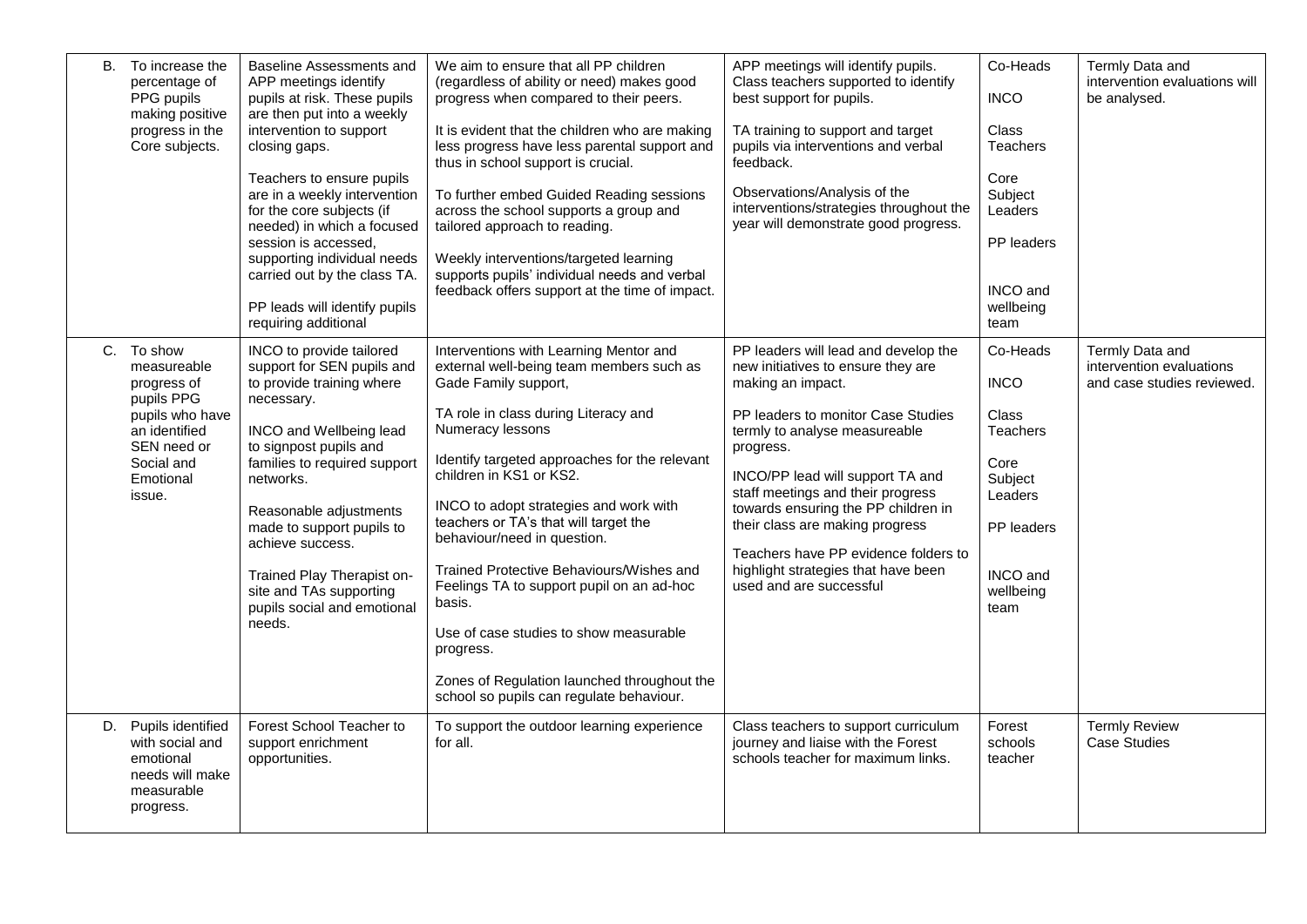| <b>Total budgeted cost:</b><br>WELLCOMM trained TA /Time/EYFS Additional Staff = £6000<br>PP Leaders = $£3000$<br>Learning Mentor = $£3000$<br>INCO Time = $£2000$<br>Play Therapist (in-house) = $£6000$                             |                                                                                                                                             |                                                                                                                                                                                         |                                                                                                                                                                                                                       |                                                                                                                                                                                                                                                          |                                                       | £32,000                                    |
|---------------------------------------------------------------------------------------------------------------------------------------------------------------------------------------------------------------------------------------|---------------------------------------------------------------------------------------------------------------------------------------------|-----------------------------------------------------------------------------------------------------------------------------------------------------------------------------------------|-----------------------------------------------------------------------------------------------------------------------------------------------------------------------------------------------------------------------|----------------------------------------------------------------------------------------------------------------------------------------------------------------------------------------------------------------------------------------------------------|-------------------------------------------------------|--------------------------------------------|
|                                                                                                                                                                                                                                       | Forest Schools Teacher (AM) = £12,000                                                                                                       |                                                                                                                                                                                         |                                                                                                                                                                                                                       |                                                                                                                                                                                                                                                          |                                                       |                                            |
|                                                                                                                                                                                                                                       | ii. Targeted support                                                                                                                        |                                                                                                                                                                                         |                                                                                                                                                                                                                       |                                                                                                                                                                                                                                                          |                                                       |                                            |
|                                                                                                                                                                                                                                       | <b>Desired outcome</b>                                                                                                                      | <b>Chosen</b><br>action/approach                                                                                                                                                        | What is the evidence and rationale<br>for this choice?                                                                                                                                                                | How will you ensure it is<br>implemented well?                                                                                                                                                                                                           | <b>Staff lead</b>                                     | When will you<br>review<br>implementation? |
|                                                                                                                                                                                                                                       | B. To increase the<br>percentage of<br>PPG pupils<br>making positive<br>progress in the<br>Core subjects.                                   | A TA to provide intensive<br>interventions to support<br>interventions which target<br>PPG pupils.<br>Time for the INCO to<br>support training and<br>observe intervention<br>sessions. | Quality First teaching within the class by the<br>teacher and TA to support in-class targeted<br>learning for some groups.<br>An additional TA to provide high quality<br>group or 1:1 support.                       | Baseline gained in Autumn 1.<br>APP meetings in Autumn 2 and then<br>Spring 2 and Summer 2. Half termly<br>checks to ensure pupils are targeted<br>timely.<br>Partnership between the class teacher<br>and interventions TA to ensure<br>maximum impact. | Co-Heads<br><b>INCO</b><br><b>SLT</b>                 | <b>Half Termly</b>                         |
| C.                                                                                                                                                                                                                                    | To show<br>measureable<br>progress of<br>pupils PPG<br>pupils who have<br>an identified<br>SEN need or<br>Social and<br>Emotional<br>issue. | Small group interventions<br>with more experienced<br>Teaching Assistants.<br>(Focus on the core<br>subjects)<br>Nurture Lunch cub and<br>nurture play club                             | An additional TA to provide high quality<br>group or 1:1 support for PPG pupils who also<br>have Special Educational Needs.<br>Overlearning and re-capping to support<br>progress from class TAs. (TAs in each class) | Monitoring and measuring progress.                                                                                                                                                                                                                       | Class<br><b>Teachers</b><br><b>INCO</b><br><b>SLT</b> | <b>Half Termly</b>                         |
|                                                                                                                                                                                                                                       | E. Pupils identified<br>with social and<br>emotional<br>needs will make<br>measurable<br>progress.                                          | Pupils and families will be<br>signposted to external<br>support.<br>Additional play therapy<br>sessions for our pupils.                                                                | Case studies demonstrate progress to<br>support pupils being ready to learn.<br>Our on-site play therapist has had impact<br>with pupils to support their emotional<br>regulation.                                    | Liaising and feedback from external<br>agencies demonstrate progress.                                                                                                                                                                                    | Wellbeing<br>Team<br><b>INCO</b><br><b>SLT</b>        | Termly Programmes as<br>required.          |
| <b>Total budgeted cost:</b><br>Wellbeing Team = $£5,400$<br>Play Therapist (additional cases) = $£4000$<br>SEN/Intervention $TA = £14,210$<br>Resources = $£4,600$<br>Gade Family Support = $£4,305$<br>Nurture Club Adults = $£3000$ |                                                                                                                                             |                                                                                                                                                                                         |                                                                                                                                                                                                                       |                                                                                                                                                                                                                                                          | £35, 515                                              |                                            |
|                                                                                                                                                                                                                                       | iii. Other approaches                                                                                                                       |                                                                                                                                                                                         |                                                                                                                                                                                                                       |                                                                                                                                                                                                                                                          |                                                       |                                            |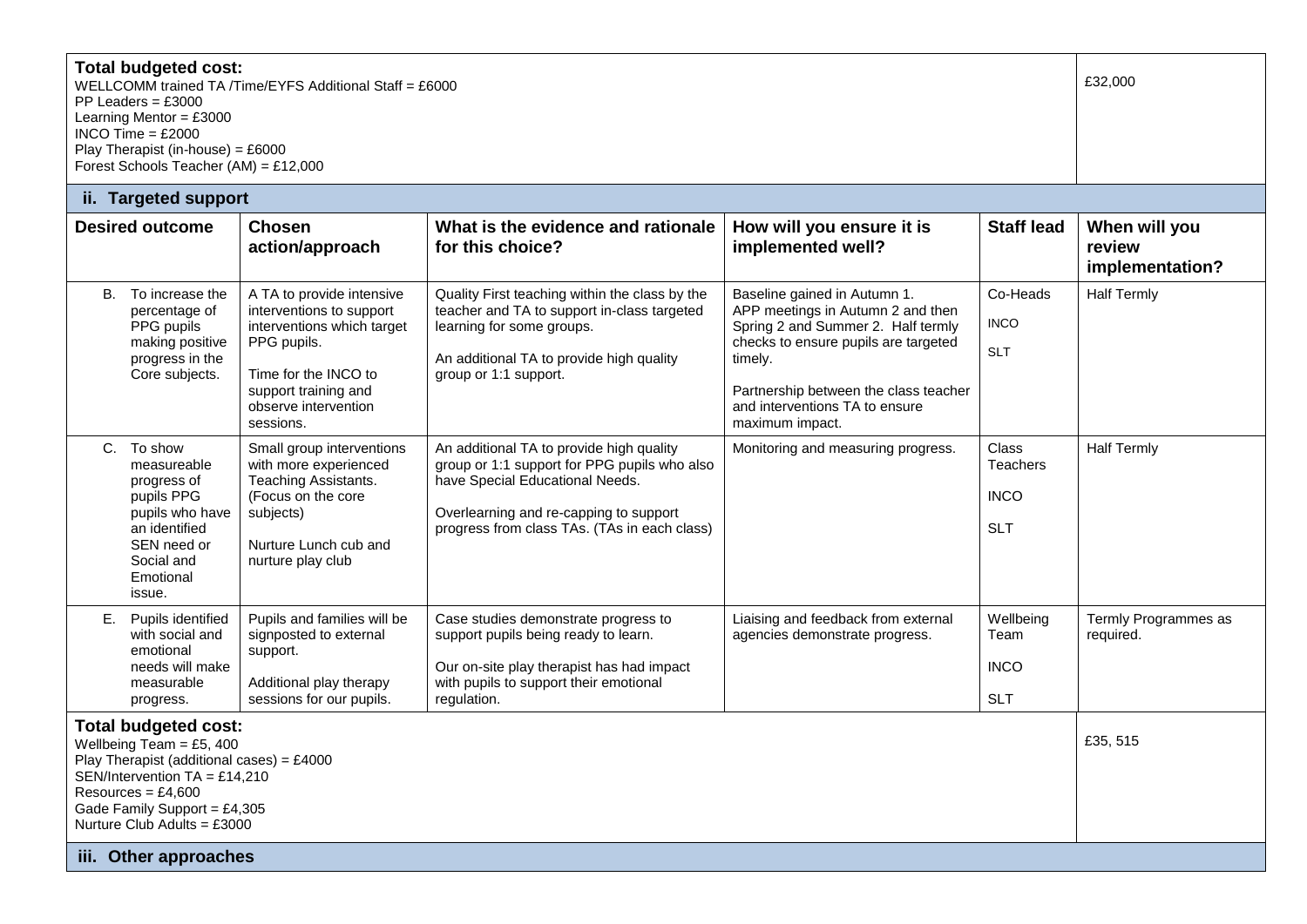| <b>Desired outcome</b>                                                                                                                                                                                                                                                                                  | <b>Chosen</b><br>action/approach                                                                                                                                                                                                                                                                                                                                                                                                                                                                                                                                                                                                                                                                                                               | What is the evidence and rationale<br>for this choice?                                                                                                                                                                                                                                                                                                         | How will you ensure it is<br>implemented well?                                                                                                                                                                                                                                                                                                 | <b>Staff lead</b>                            | When will you<br>review<br>implementation?     |
|---------------------------------------------------------------------------------------------------------------------------------------------------------------------------------------------------------------------------------------------------------------------------------------------------------|------------------------------------------------------------------------------------------------------------------------------------------------------------------------------------------------------------------------------------------------------------------------------------------------------------------------------------------------------------------------------------------------------------------------------------------------------------------------------------------------------------------------------------------------------------------------------------------------------------------------------------------------------------------------------------------------------------------------------------------------|----------------------------------------------------------------------------------------------------------------------------------------------------------------------------------------------------------------------------------------------------------------------------------------------------------------------------------------------------------------|------------------------------------------------------------------------------------------------------------------------------------------------------------------------------------------------------------------------------------------------------------------------------------------------------------------------------------------------|----------------------------------------------|------------------------------------------------|
| Strategies to<br>F.<br>support parents<br>to engage with<br>school, support<br>attendance and<br>for families to<br>receive support<br>for pupils to<br>engage in extra<br>curriculum<br>activities.<br>Parents to<br>G.<br>engage with<br>school in the<br>support of<br>needs for their<br>child/ren. | Trips and workshops for all<br>children (inc PP) to be paid<br>for to improve enjoyment<br>and engagement at school,<br>with the choice of funding<br>vouchers to be offered.<br>Music/instrumental<br>teaching for PP children<br>and Rock Steady school<br>initiative.<br>Protective Behaviour to<br>support pupils/families<br>social and emotional<br>needs.<br>FSW used across the<br>school to support families<br>Sports coach to promote<br>clubs to PP children and<br>engage parents for support<br>Wellbeing team to ensure<br>pupil voice is strong with<br>learning attitudes and<br>mental health - play<br>therapy, nurture club, time<br>to talk, SEN TA, sports<br>coach etc.<br>School uniform offered to<br>our PPG pupils. | Our PPG pupils often do not have access to<br>as much as children who are not eligible.<br>This target and funding is directed to<br>supporting the Personal Development of our<br>PPG pupils.<br>To support the Personal Development of all<br>our pupils to ensure they have similar<br>opportunities.<br>Attendance for some PPG pupils needs<br>improving. | Learning mentor evidence<br>Gade Support/Family Support Worker<br>log and evidence<br>Take up of musical tuition and<br>enjoyment of music and school.<br>Take up of funding vouchers<br>Take up of sports clubs and other<br>extra-curricular clubs.<br>Co-Heads to meet with families and<br>Attendance lead to support families<br>further. | Co-Heads<br>PP leaders<br>Attendance<br>Lead | <b>Half Termly</b><br>Weekly attendance checks |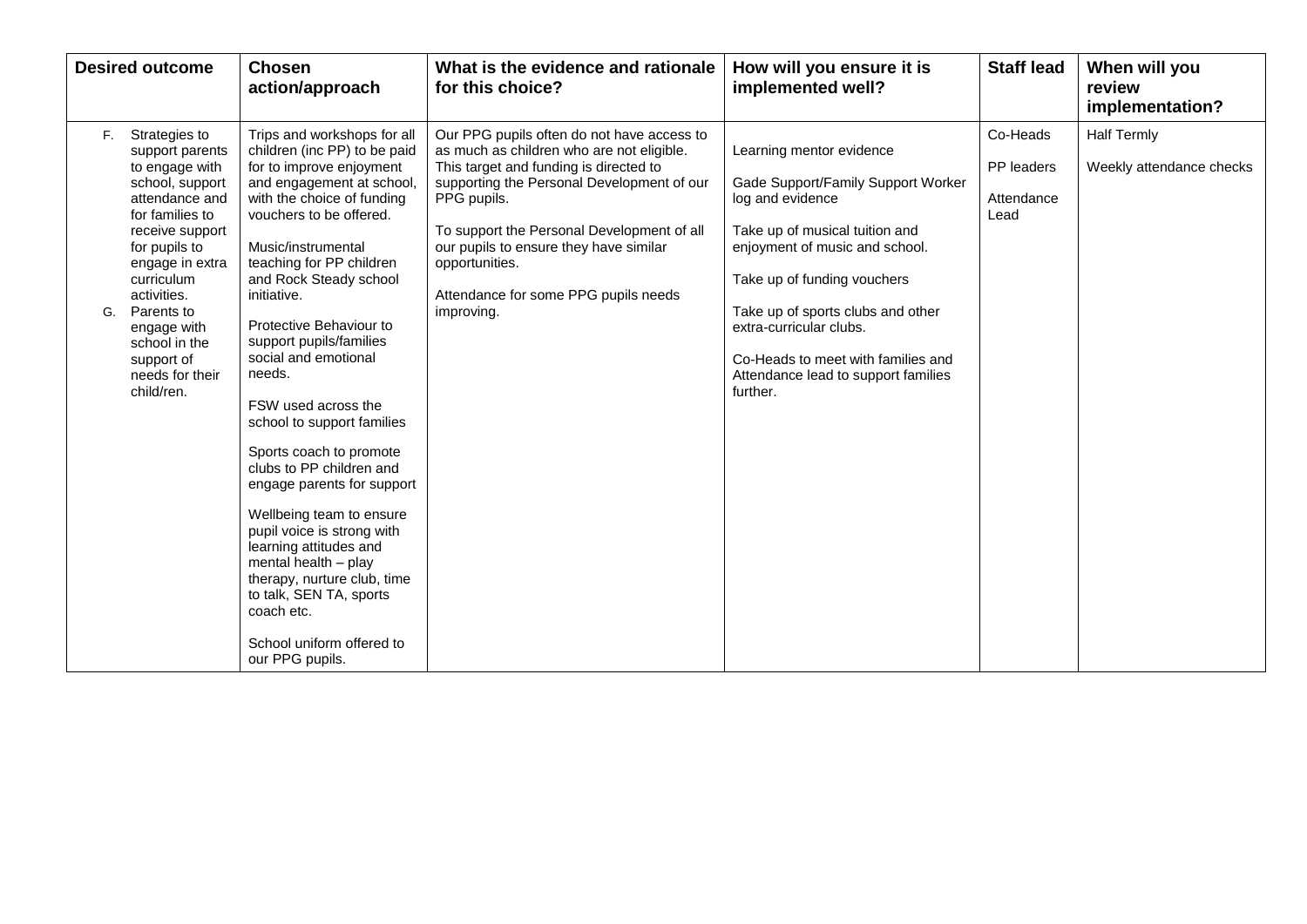| Increase the level of<br>parental engagement<br>across the school $-$<br>attendance to<br>workshops, reading,<br>homework, uniform,<br>access to trips etc for<br>children eligible for PP | Parental engagement<br>courses/CPD for ideas as<br>to how this can be<br>improved<br>Trips and workshops for all<br>children (inc PP) to be paid<br>for to improve enjoyment<br>and engagement at school<br>Various strategies and<br>support children and<br>families including well-<br>being team, time to talk<br>and a nurture club<br>FSW used across the<br>school to support families<br>Various workshops around<br>various themes to be<br>organised for all parents<br>here at school and in the<br>wider community | If we get the parents support, the children will<br>change their attitude to school too and<br>progress. | Pupil voice surveys for PP children will<br>be monitored – enjoyment of school<br>Parent surveys will be monitored - inc<br>PP families.<br>Workshops monitored etc | HT.<br><b>SLT</b><br><b>PP</b><br><b>INCO</b> | Termly<br>Dec/Mar/Jul |
|--------------------------------------------------------------------------------------------------------------------------------------------------------------------------------------------|--------------------------------------------------------------------------------------------------------------------------------------------------------------------------------------------------------------------------------------------------------------------------------------------------------------------------------------------------------------------------------------------------------------------------------------------------------------------------------------------------------------------------------|----------------------------------------------------------------------------------------------------------|---------------------------------------------------------------------------------------------------------------------------------------------------------------------|-----------------------------------------------|-----------------------|
| <b>Total budgeted cost:</b>                                                                                                                                                                |                                                                                                                                                                                                                                                                                                                                                                                                                                                                                                                                | School trips, PGL, School Uniform, School Equipment, School bags, School Sports Clubs, School            |                                                                                                                                                                     |                                               | £24,000               |

**Total PPG Received: £90,115 Total Estimated Expenditure: £91, 515**

| 6. Review of expenditure 19-20                                     |                                  |                                                                                                                                                                                      |                                                                                                                                                                                                                                                                                                                                                                                |  |  |  |  |
|--------------------------------------------------------------------|----------------------------------|--------------------------------------------------------------------------------------------------------------------------------------------------------------------------------------|--------------------------------------------------------------------------------------------------------------------------------------------------------------------------------------------------------------------------------------------------------------------------------------------------------------------------------------------------------------------------------|--|--|--|--|
| <b>Previous Academic Year</b>                                      |                                  | 19-20 – Total number of pupils:                                                                                                                                                      |                                                                                                                                                                                                                                                                                                                                                                                |  |  |  |  |
| i. Quality of teaching for all                                     |                                  |                                                                                                                                                                                      |                                                                                                                                                                                                                                                                                                                                                                                |  |  |  |  |
| Desired outcome                                                    | <b>Chosen</b><br>action/approach | <b>Estimated impact:</b> Did you meet the<br>success criteria? Include impact on<br>pupils not eligible for PP, if appropriate.                                                      | <b>Lessons learned</b><br>(and whether you will continue with this approach)                                                                                                                                                                                                                                                                                                   |  |  |  |  |
| Improve oral language<br>skills in Reception for the<br>PP pupils. | <b>INSET/PEER OBS/</b>           | EYFS data will show an improvement in oral<br>language skills of the PP children.<br>Data $=$<br>CL areas – Non Disady = $84\%$ / Disady = $50\%$<br>The gap has not diminished yet. | All strategies were carried out but the cohort changed considerably changed over the<br>year.<br>We introduced a PP club with parents led by the Children's Centre as well.<br>Needs more time and energy devoted to this method.<br>Having a PP lead and other members of staff dedicated to PP provision and how these<br>children and families can be best served is vital. |  |  |  |  |